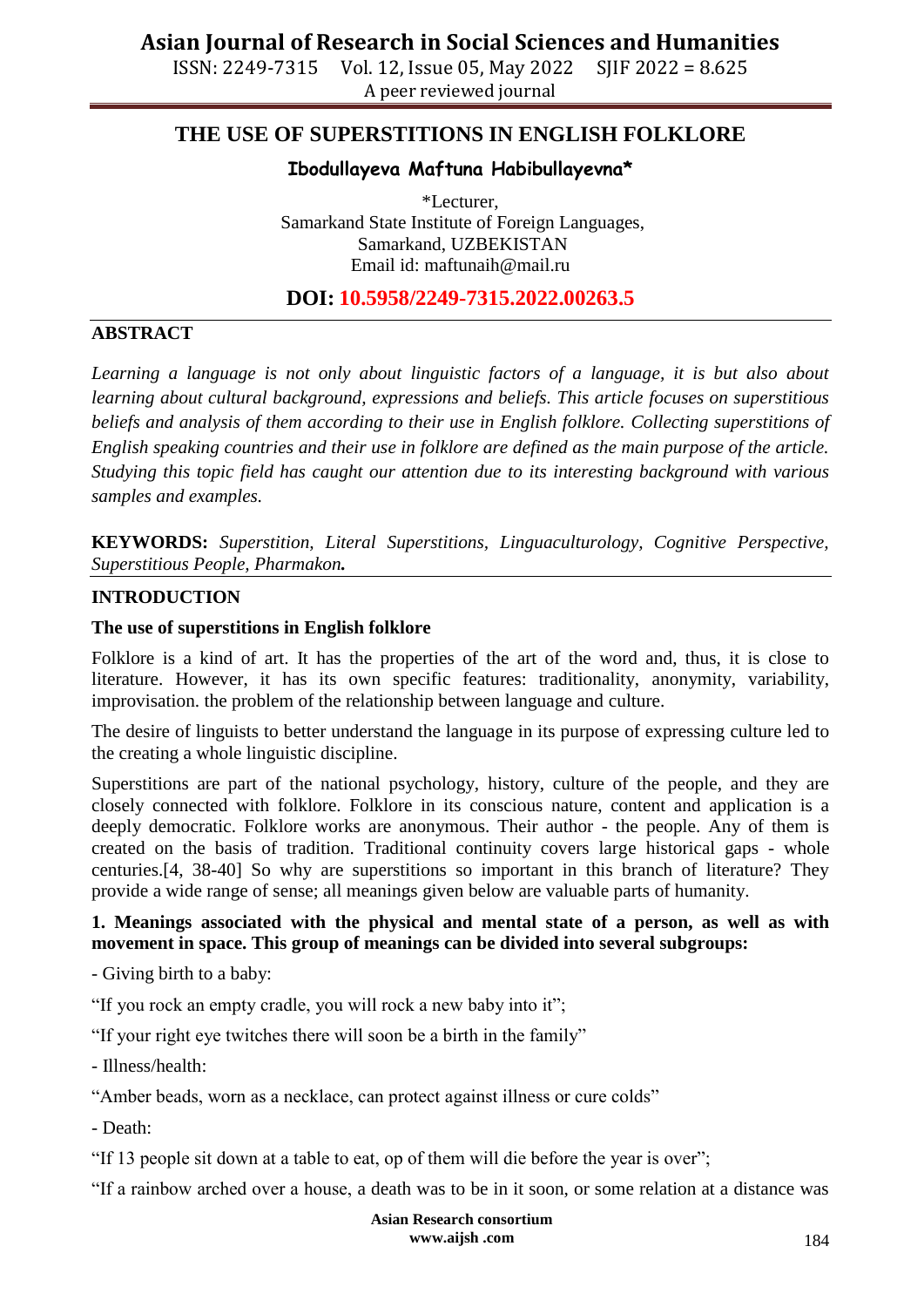to die"

"A bird in the house is a sign o f a death.

- Trip:

"If the bottom of your right foot itches, you are going to take a trip" (Right foot itches - to a fast road); [2, 31]

"Seeing a spider run down a web in the afternoon means you'll take a trip" (See the spider, descending the web in the afternoon - for a trip).

### **2. Meanings associated with social roles and relationships person in society. There are several subgroups:**

- Marriage:

"If make a bedspread, or а quilt, be sure to finish it or marriage will never come to you (whether a girl sews a bedspread or quilts a blanket, she must definitely finish the work, otherwise she will not marry)"

"If someone is sweeping the floor and sweeps over your feet, you'll never get married"

- Friendship / hostility, losing a friend:

"If you say goodbye to a friend on a bridge, you will never see each other again" (To say goodbye to a friend on the bridge means never to see him again) ;

"That dream of a lizard is a sign that you have a secret enemy" (To see a lizard in a dream is a sign that you have a secret enemy);

"If you spill pepper you will have a serious argument with your best friend" (Spill pepper - to a serious quarrel with your best friend).

- getting/losing money:

"If the palm ofyour right hand itches itmeans you will soonbe getting money"

- The arrival of guests,

"Drop the fork - wait for the guest"

"If a bee flies into the room, a guest will come soon. If you kill a bee, the guest will be unpleasant"

"Sweep the trash after sunset - to the arrival of a stranger" [7, 65]

# **3. Meanings associated with work, study and professional activities of a person:**

- fishing (fishing):

"Throw back the first fish you catch then luck"

"When you go to sea, fishermen should always board the ship on the right side, even if it is inconvenient"

- Performance (theatrical performance)

"if the actor's shoes creak at the first exit, this is a sure sign that the public will take it well"

- playing a game (game):

"Spit on a new racket before using it - this will bring good luck"

"Play cards on a table not covered with a tablecloth"

"Singing during the game is a sign of loss" [8, 23]

**Asian Research consortium www.aijsh .com**